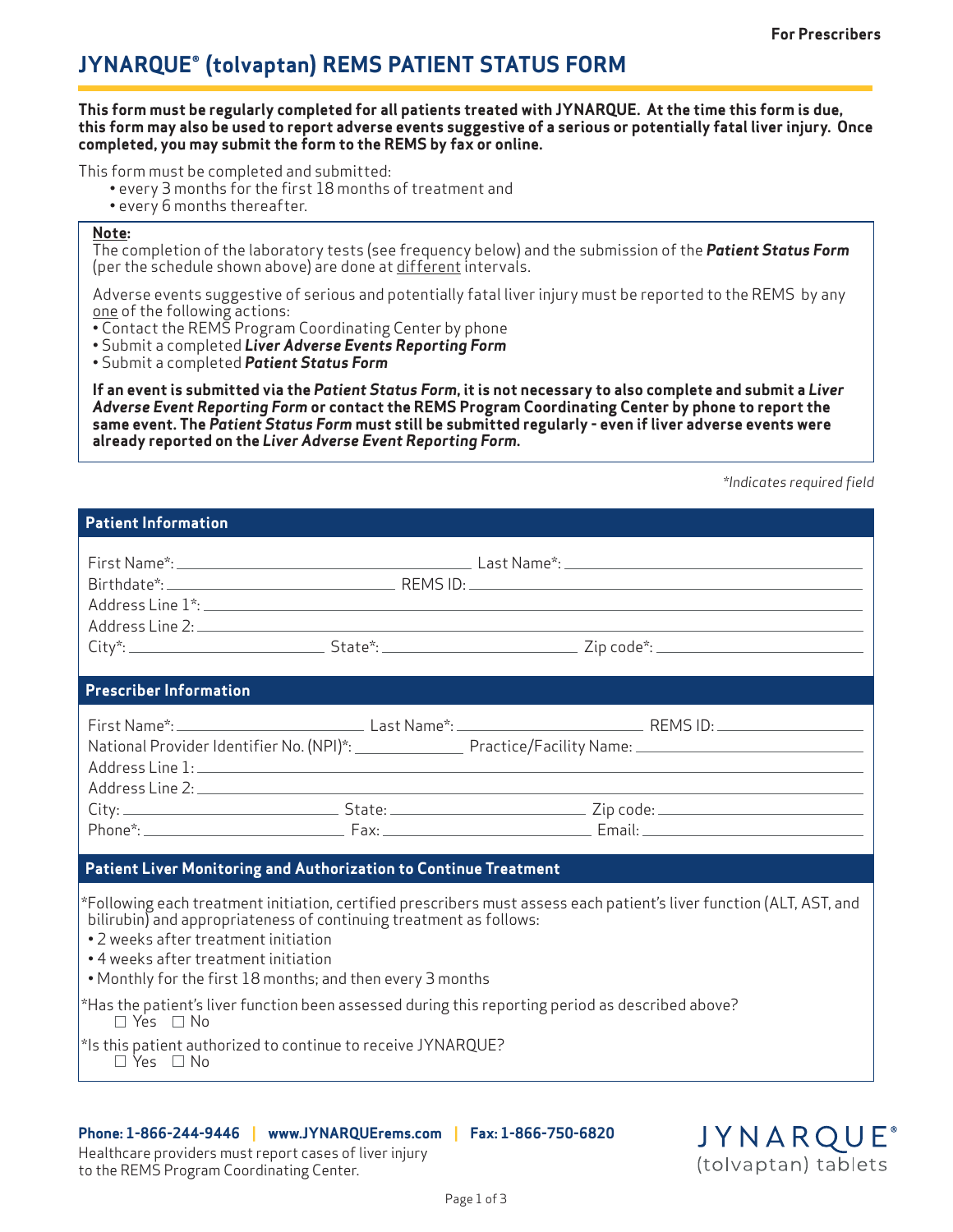# **JYNARQUE® (tolvaptan) REMS PATIENT STATUS FORM**

| <b>Serious Adverse Events Reporting</b>                                                                                                                                                                                                                                                                                           |  |  |
|-----------------------------------------------------------------------------------------------------------------------------------------------------------------------------------------------------------------------------------------------------------------------------------------------------------------------------------|--|--|
|                                                                                                                                                                                                                                                                                                                                   |  |  |
| *My patient experienced a serious and potentially fatal liver injury event? $\Box$ Yes $\Box$ No                                                                                                                                                                                                                                  |  |  |
| Liver injury events meeting any of the following criteria should be considered and reported as serious and<br>potentially fatal liver injury.                                                                                                                                                                                     |  |  |
| . Development of any liver injury events leading to liver transplantation or resulting in a fatal outcome<br>or considered to be life-threatening, or                                                                                                                                                                             |  |  |
| . Development of any liver injury events meeting any of the laboratory criteria presented below:<br>• ALT (Alanine aminotransferase) or AST (Aspartate aminotransferase) >8 × ULN (Upper limit of<br>normal), or                                                                                                                  |  |  |
| • ALT or AST > 5 × ULN for more than 2 weeks, or<br>• ALT or AST > 3 × ULN and (TBL [Total Bilirubin] > 2 × ULN or International Normalized Ratio [INR] > 1.5)<br>(TBL measurement can be within 30 days of the ALT elevation), or                                                                                                |  |  |
| • ALT or AST >3 × ULN with the appearance of fatigue, nausea, vomiting, right upper quadrant pain or<br>tenderness, fever, rash, and/or eosinophilia (>5%)                                                                                                                                                                        |  |  |
| <b>Event Information:</b>                                                                                                                                                                                                                                                                                                         |  |  |
| **Please see definition of seriousness criteria on page 3**<br>*Please select Yes or No for each seriousness criteria below:                                                                                                                                                                                                      |  |  |
|                                                                                                                                                                                                                                                                                                                                   |  |  |
| Death* □ Yes □ No  Life-threatening*  □ Yes □ No<br>Hospitalization* □ Yes □ No Important Medical event* □ Yes □ No                                                                                                                                                                                                               |  |  |
|                                                                                                                                                                                                                                                                                                                                   |  |  |
| *Treatment was discontinued due to this event $\Box$ Yes $\Box$ No $\Box$ Not available                                                                                                                                                                                                                                           |  |  |
| Liver Laboratory Information:<br>Were the liver enzymes (ALT/AST) elevated > 3 x ULN?* $\Box$ Yes $\Box$ No $\Box$ Not available                                                                                                                                                                                                  |  |  |
| Were there Symptoms of Liver Injury?* $\Box$ Yes $\Box$ No                                                                                                                                                                                                                                                                        |  |  |
|                                                                                                                                                                                                                                                                                                                                   |  |  |
| If an event of serious and potentially fatal liver injury is reported, the prescriber will be contacted for<br>further information regarding the report. Pertinent laboratory test results will be requested.                                                                                                                     |  |  |
|                                                                                                                                                                                                                                                                                                                                   |  |  |
|                                                                                                                                                                                                                                                                                                                                   |  |  |
| Submitted by*: □ Prescriber Delegate □ Prescriber                                                                                                                                                                                                                                                                                 |  |  |
| Please Note:                                                                                                                                                                                                                                                                                                                      |  |  |
| A JYNARQUE certified prescriber or prescriber delegate may complete and submit this form on behalf of the<br>certified prescriber of record. The certified prescriber of record is responsible for compliance with the REMS<br>requirements, including monitoring, evaluation, and management of each patient under his/her care. |  |  |

**If the patient has been discontinued from JYNARQUE treatment, the prescriber/prescriber delegate must notify the REMS.**

**Phone: 1-866-244-9446 | www.JYNARQUErems.com | Fax: 1-866-750-6820**

Healthcare providers must report cases of liver injury to the REMS Program Coordinating Center.